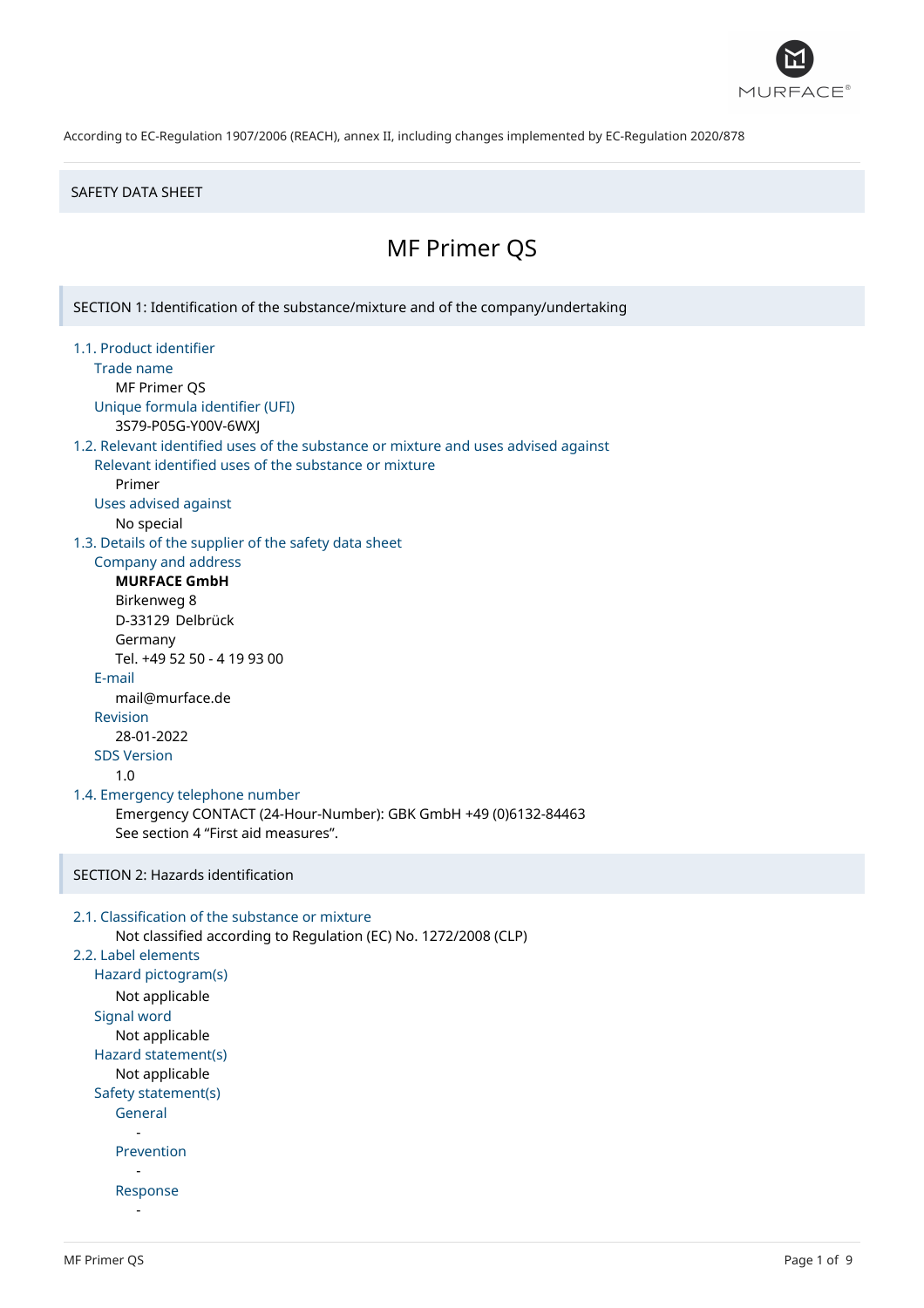

**Storage** -

Disposal

- Hazardous substances

No special

### 2.3. Other hazards

#### Additional labelling

EUH208, Contains 1,2-benzisothiazol-3(2H)-one;1,2-benzisothiazolin-3-one. May produce an allergic reaction. EUH210, Safety data sheet available on request.

#### Additional warnings

This mixture/product does not contain any substances considered to meet the criteria classifying them as PBT and/or vPvB.

SECTION 3: Composition/information on ingredients

#### 3.2. Mixtures

| Product/substance                                               | Identifiers                                                                  | % w/w      | Classification                                                                                                      | Note |
|-----------------------------------------------------------------|------------------------------------------------------------------------------|------------|---------------------------------------------------------------------------------------------------------------------|------|
| Limestone                                                       | CAS No.: 1317-65-3<br>EC No.: 215-279-6<br>REACH:<br>Index No.:              | $30 - 60%$ |                                                                                                                     |      |
| 1,2-benzisothiazol-3(2H)-<br>one;1,2-benzisothiazolin-<br>3-one | CAS No.: 2634-33-5<br>EC No.: 220-120-9<br>REACH:<br>Index No.: 613-088-00-6 | < 0.1%     | Acute Tox. 4, H302<br>Skin Irrit. 2, H315<br>Skin Sens. 1, H317<br>Eye Dam. 1, H318<br>Aquatic Acute 1, H400 (M=10) |      |

-----

See full text of H-phrases in section 16. Occupational exposure limits are listed in section 8, if these are available. Other information

No special

#### SECTION 4: First aid measures

### 4.1. Description of first aid measures

### General information

In the case of accident: Contact a doctor or casualty department – take the label or this safety data sheet. Contact a doctor if in doubt about the injured person's condition or if the symptoms persist. Never give an unconscious person water or other drink.

Inhalation

Upon breathing difficulties or irritation of the respiratory tract: Bring the person into fresh air and stay with him/her.

#### Skin contact

IF ON SKIN: Wash with plenty of water and soap.

Remove contaminated clothing and shoes. Ensure to wash exposed skin thoroughly with water and soap. DO NOT use solvents or thinners.

If skin irritation occurs: Get medical advice/attention.

Eye contact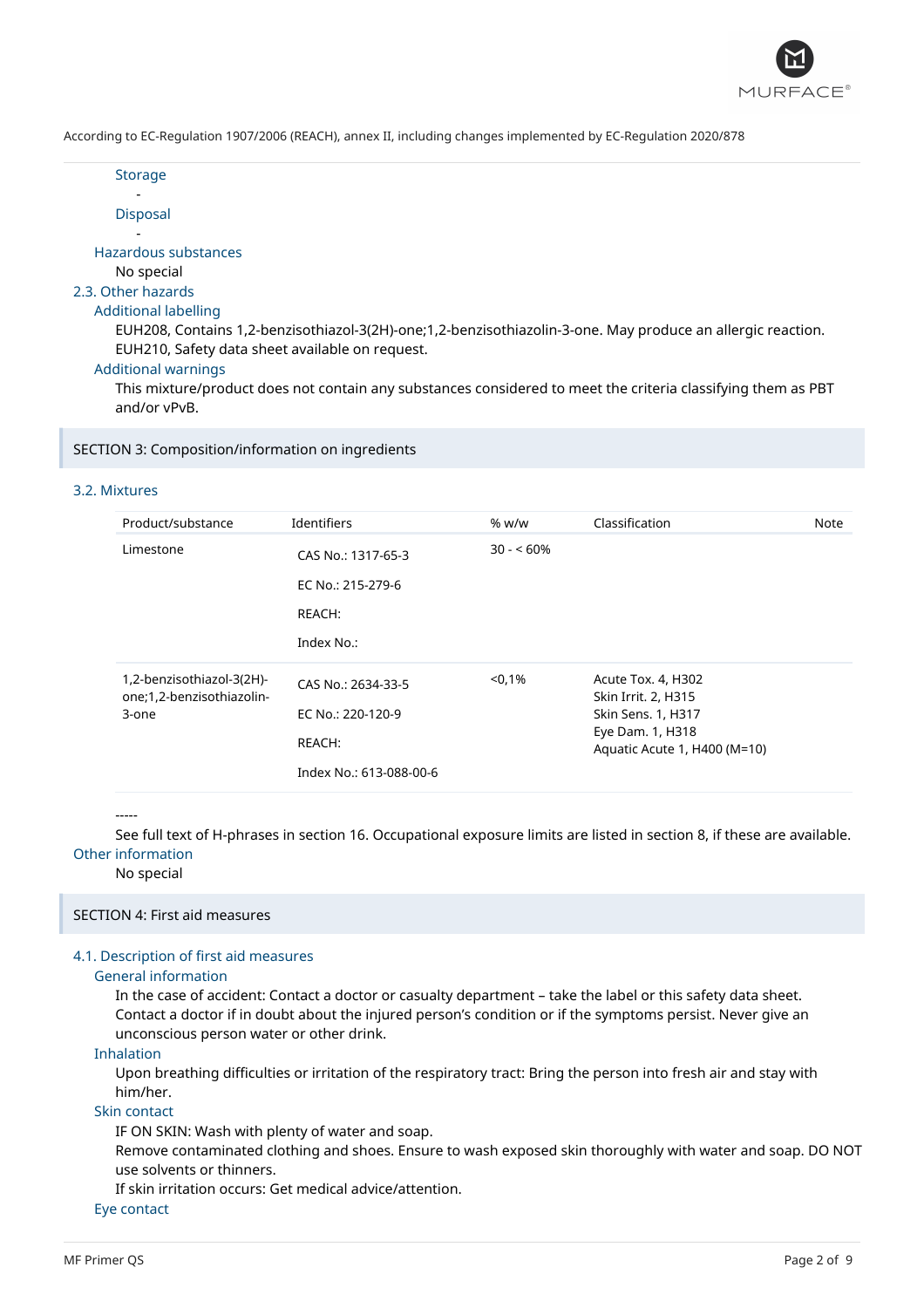

Upon irritation of the eye: Remove contact lenses and open eyes widely. Flush eyes with water or saline water(20- 30°C) for at least 5 minutes. Seek medical assistance and continue flushing during transport.

### Ingestion

Provide plenty of water for the person to drink and stay with him/her. In case of malaise, seek medical advice immediately and bring the safety data sheet or label from the product. Do not induce vomiting, unless recommended by the doctor. Have the victim lean forward with head down to avoid inhalation of- or choking on vomited material.

#### Burns

Not applicable

#### 4.2. Most important symptoms and effects, both acute and delayed

This product contains substances that may trigger an allergic reaction to predisposed persons.

#### 4.3. Indication of any immediate medical attention and special treatment needed

#### No special

#### Information to medics

Bring this safety data sheet or the label from this product.

### SECTION 5: Firefighting measures

#### 5.1. Extinguishing media

Suitable extinguishing media: Alcohol-resistant foam, carbon dioxide, powder, water mist.

Unsuitable extinguishing media: Waterjets should not be used, since they can spread the fire.

#### 5.2. Special hazards arising from the substance or mixture

Fire will result in dense smoke. Exposure to combustion products may harm your health. Closed containers, which are exposed to fire, should be cooled with water. Do not allow fire-extinguishing water to enter the sewage system and nearby surface waters.

#### 5.3. Advice for firefighters

Fire fighters should wear appropriate personal protective equipment.

#### SECTION 6: Accidental release measures

#### 6.1. Personal precautions, protective equipment and emergency procedures No specific requirements

#### 6.2. Environmental precautions

Avoid discharge to lakes, streams, sewers, etc.

#### 6.3. Methods and material for containment and cleaning up

Use sand, earth, vermiculite, diatomaceous earth to contain and collect non-combustible absorbent materials and place in container for disposal, according to local regulations.

To the extent possible cleaning is performed with normal cleaning agents. Avoid use of solvents.

#### 6.4. Reference to other sections

See section 13 on "Disposal considerations" in regard of handling of waste.

See section 8 "Exposure controls/personal protection" for protective measures.

SECTION 7: Handling and storage

#### 7.1. Precautions for safe handling

Smoking, drinking and consumption of food is not allowed in the work area.

See section 8 "Exposure controls/personal protection" for information on personal protection.

#### 7.2. Conditions for safe storage, including any incompatibilities

Containers that have been opened must be carefully resealed and kept upright to prevent leakage.

Recommended storage material

Keep only in original packaging.

### Storage temperature

Room temperature 18 to 23°C (Storage on stock, 3 to 8°C)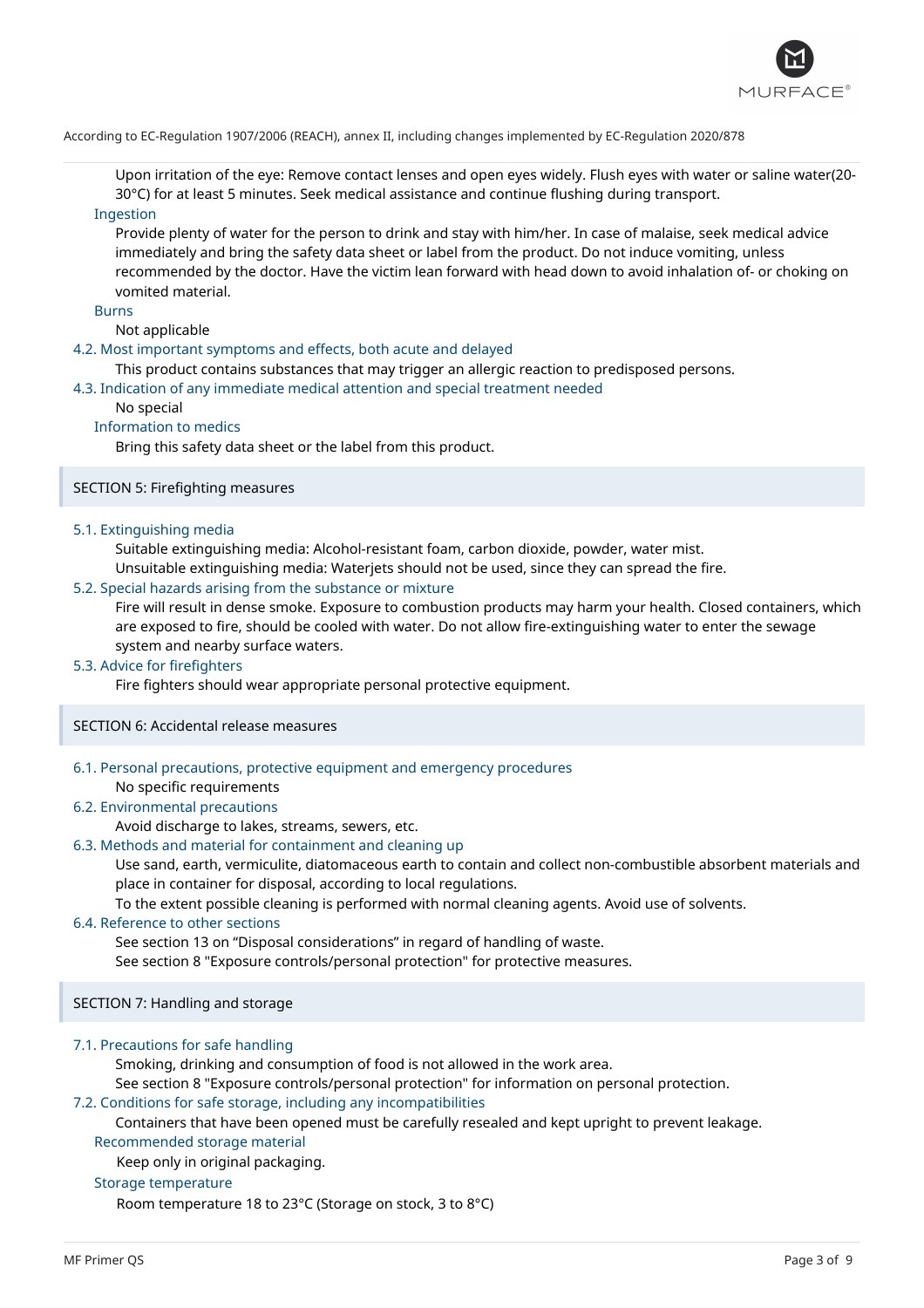

#### Incompatible materials

Strong acids, strong bases, strong oxidizing agents, and strong reducing agents.

### 7.3. Specific end use(s)

This product should only be used for applications quoted in section 1.2

SECTION 8: Exposure controls/personal protection

#### 8.1. Control parameters

#### Limestone

 $\overline{a}$ 

Long term exposure limit (8 hours) (mg/m<sup>3</sup>): 10(inhalable)/4(respirable)

The Control of Substances Hazardous to Health Regulations 2002. SI 2002/2677 The Stationery Office 2002. EH40/2005 Workplace exposure limits (Fourth Edition 2020).

#### DNEL

No data available

### PNEC

No data available

### 8.2. Exposure controls

Compliance with the given occupational exposure limits values should be controlled on a regular basis.

#### General recommendations

Smoking, drinking and consumption of food is not allowed in the work area.

#### Exposure scenarios

There are no exposure scenarios implemented for this product.

### Exposure limits

Professional users are subjected to the legally set maximum concentrations for occupational exposure. See occupational hygiene limit values above.

#### Appropriate technical measures

The formation of vapours must be kept at a minimum and below current limit values (see above). Installation of a local exhaust system if normal air flow in the work room is not sufficient is recommended. Ensure emergency eyewash and -showers are clearly marked.

#### Hygiene measures

In between use of the product and at the end of the working day all exposed areas of the body must be washed thoroughly. Always wash hands, forearms and face.

#### Measures to avoid environmental exposure

#### No specific requirements

#### Individual protection measures, such as personal protective equipment

#### **Generally**

Use only CE marked protective equipment. No specific requirements

#### Respiratory Equipment

| Type                                 | Class | Colour | Standards |
|--------------------------------------|-------|--------|-----------|
| No special when used as<br>intended. |       |        |           |

Skin protection No specific requirements Hand protection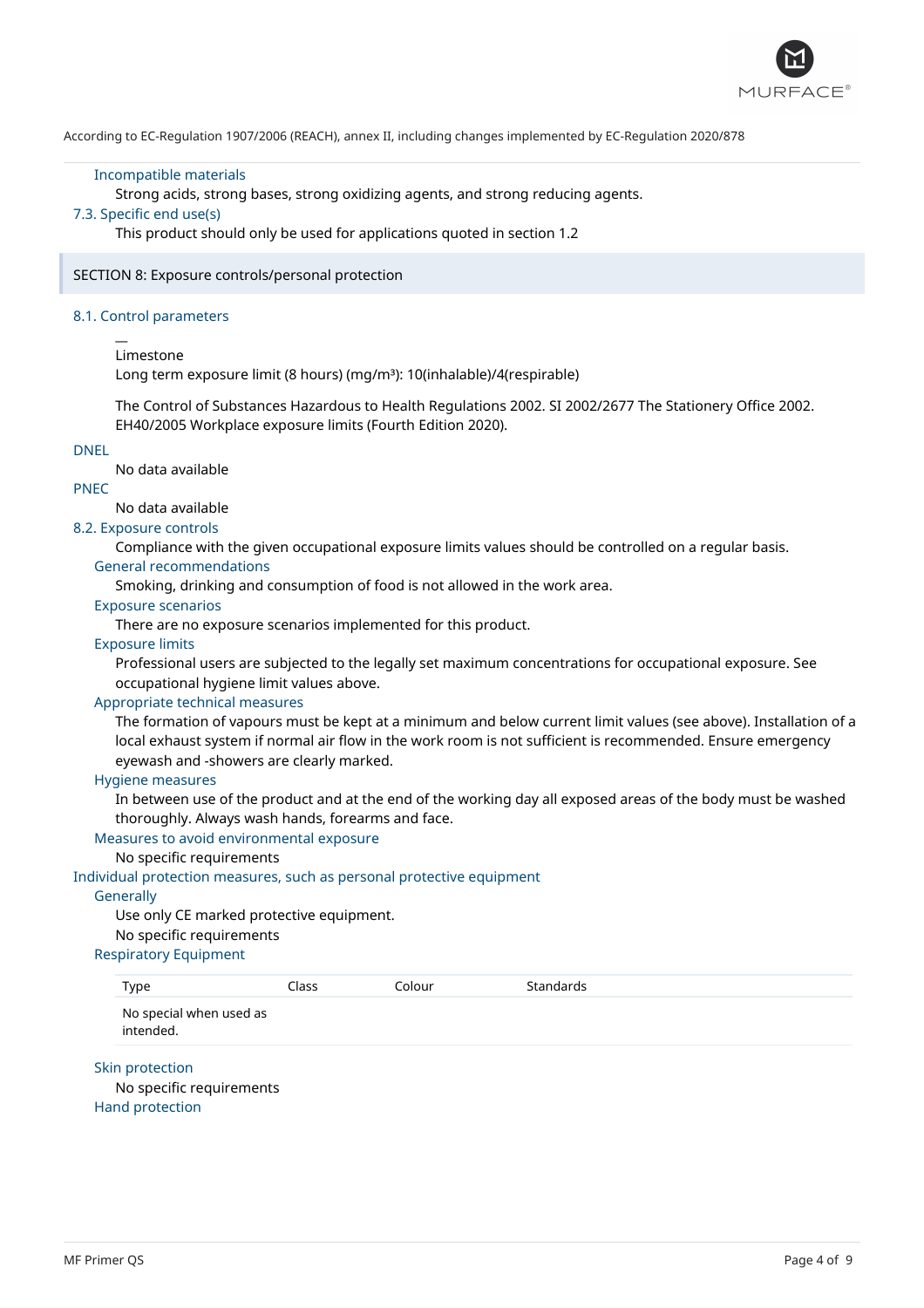

|    | Material                                    | Glove thickness<br>(mm)                                            | Breakthrough time<br>(min.) | Standards                         |  |
|----|---------------------------------------------|--------------------------------------------------------------------|-----------------------------|-----------------------------------|--|
|    | Nitrile                                     | 0.2                                                                | >480                        | EN374-2, EN374-3,<br><b>EN388</b> |  |
|    | Eye protection                              |                                                                    |                             |                                   |  |
|    | <b>Type</b>                                 | Standards                                                          |                             |                                   |  |
|    | Safety glasses                              | EN166                                                              |                             |                                   |  |
|    |                                             |                                                                    |                             |                                   |  |
|    | SECTION 9: Physical and chemical properties |                                                                    |                             |                                   |  |
|    |                                             |                                                                    |                             |                                   |  |
|    | Physical state                              | 9.1. Information on basic physical and chemical properties         |                             |                                   |  |
|    | Liquid                                      |                                                                    |                             |                                   |  |
|    | Colour                                      |                                                                    |                             |                                   |  |
|    | Light gray                                  |                                                                    |                             |                                   |  |
|    | Odour / Odour threshold                     |                                                                    |                             |                                   |  |
|    | Mild                                        |                                                                    |                             |                                   |  |
| pH |                                             |                                                                    |                             |                                   |  |
|    |                                             | Testing not relevant or not possible due to nature of the product. |                             |                                   |  |
|    | Density (g/cm <sup>3</sup> )                |                                                                    |                             |                                   |  |
|    | 1.61 (20 $^{\circ}$ C)                      |                                                                    |                             |                                   |  |
|    | Kinematic viscosity                         |                                                                    |                             |                                   |  |
|    |                                             | Testing not relevant or not possible due to nature of the product. |                             |                                   |  |
|    | Particle characteristics                    |                                                                    |                             |                                   |  |
|    | Does not apply to liquids.<br>Phase changes |                                                                    |                             |                                   |  |
|    | Melting point/Freezing point (°C)           |                                                                    |                             |                                   |  |
|    |                                             | Testing not relevant or not possible due to nature of the product. |                             |                                   |  |
|    |                                             | Softening point/range (waxes and pastes) (°C)                      |                             |                                   |  |
|    | Does not apply to liquids.                  |                                                                    |                             |                                   |  |
|    | Boiling point (°C)                          |                                                                    |                             |                                   |  |
|    | 100 °C                                      |                                                                    |                             |                                   |  |
|    | Vapour pressure                             |                                                                    |                             |                                   |  |
|    |                                             | Testing not relevant or not possible due to nature of the product. |                             |                                   |  |
|    | Relative vapour density                     |                                                                    |                             |                                   |  |
|    |                                             | Testing not relevant or not possible due to nature of the product. |                             |                                   |  |
|    | Decomposition temperature (°C)              |                                                                    |                             |                                   |  |
|    |                                             | Testing not relevant or not possible due to nature of the product. |                             |                                   |  |
|    | Data on fire and explosion hazards          |                                                                    |                             |                                   |  |
|    | Flash point (°C)                            | Testing not relevant or not possible due to nature of the product. |                             |                                   |  |
|    | Ignition (°C)                               |                                                                    |                             |                                   |  |
|    |                                             | Testing not relevant or not possible due to nature of the product. |                             |                                   |  |
|    | Auto flammability (°C)                      |                                                                    |                             |                                   |  |
|    |                                             | Testing not relevant or not possible due to nature of the product. |                             |                                   |  |
|    | Lower and upper explosion limit (% v/v)     |                                                                    |                             |                                   |  |
|    |                                             | Testing not relevant or not possible due to nature of the product. |                             |                                   |  |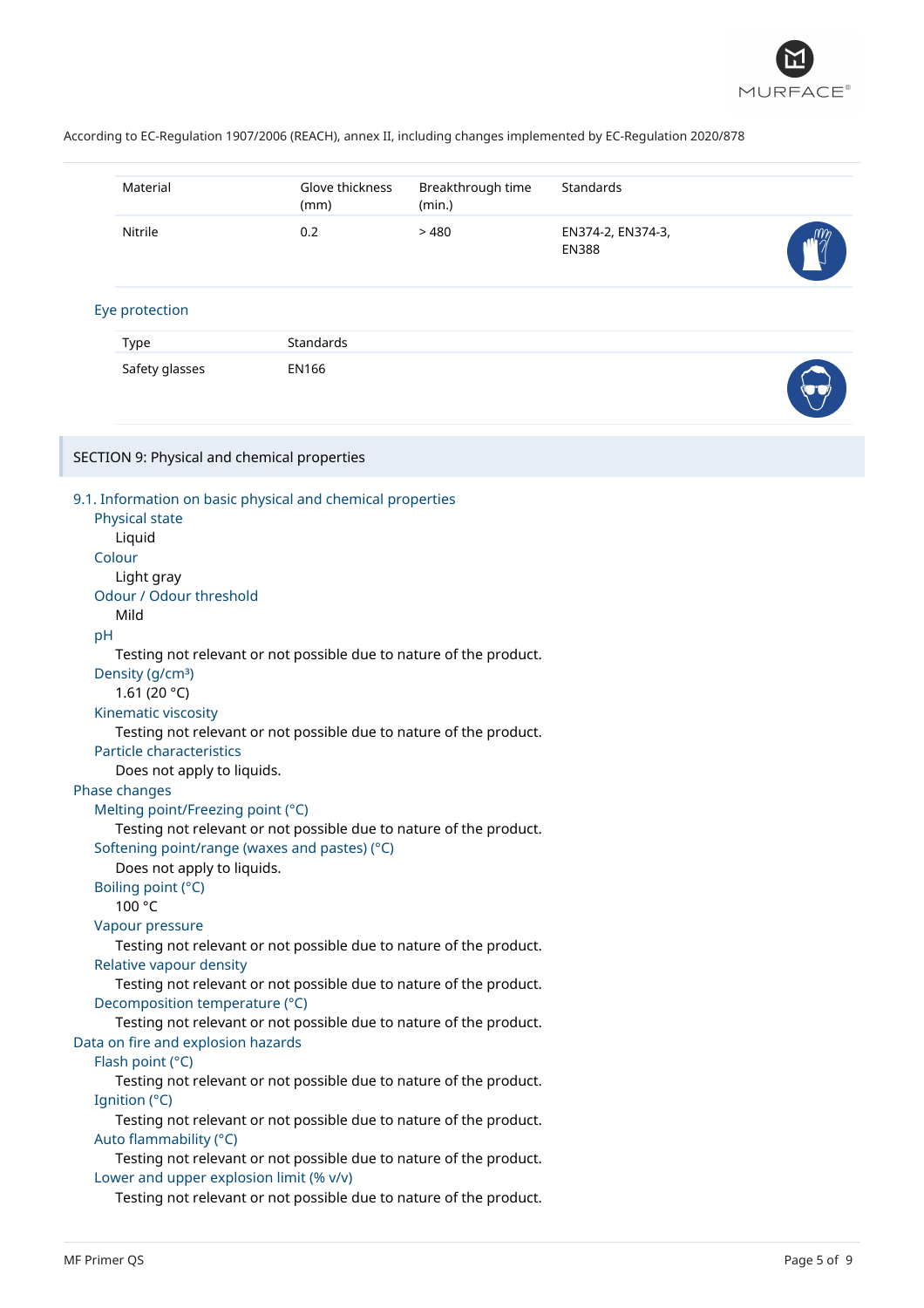

**Solubility** 

### Solubility in water

Testing not relevant or not possible due to nature of the product.

#### n-octanol/water coefficient

Testing not relevant or not possible due to nature of the product.

#### Solubility in fat (g/L)

Testing not relevant or not possible due to nature of the product.

#### 9.2. Other information

#### Other physical and chemical parameters

No data available

#### SECTION 10: Stability and reactivity

10.1. Reactivity

# No data available

10.2. Chemical stability

The product is stable under the conditions, noted in section 7 "Handling and storage".

- 10.3. Possibility of hazardous reactions
	- No special
- 10.4. Conditions to avoid

No special

### 10.5. Incompatible materials

Strong acids, strong bases, strong oxidizing agents, and strong reducing agents.

10.6. Hazardous decomposition products

The product is not degraded when used as specified in section 1.

#### SECTION 11: Toxicological information

### 11.1. Information on hazard classes as defined in Regulation (EC) No 1272/2008

#### Acute toxicity

Based on available data, the classification criteria are not met.

#### Skin corrosion/irritation

Based on available data, the classification criteria are not met.

#### Serious eye damage/irritation

Based on available data, the classification criteria are not met.

Respiratory sensitisation

Based on available data, the classification criteria are not met.

Skin sensitisation

This product contains substances that may trigger an allergic reaction to predisposed persons.

#### Germ cell mutagenicity

Based on available data, the classification criteria are not met.

#### Carcinogenicity

Based on available data, the classification criteria are not met.

# Reproductive toxicity

Based on available data, the classification criteria are not met.

### STOT-single exposure

Based on available data, the classification criteria are not met.

#### STOT-repeated exposure

Based on available data, the classification criteria are not met. Aspiration hazard

Based on available data, the classification criteria are not met.

### 11.2. Information on other hazards

Long term effects

### No special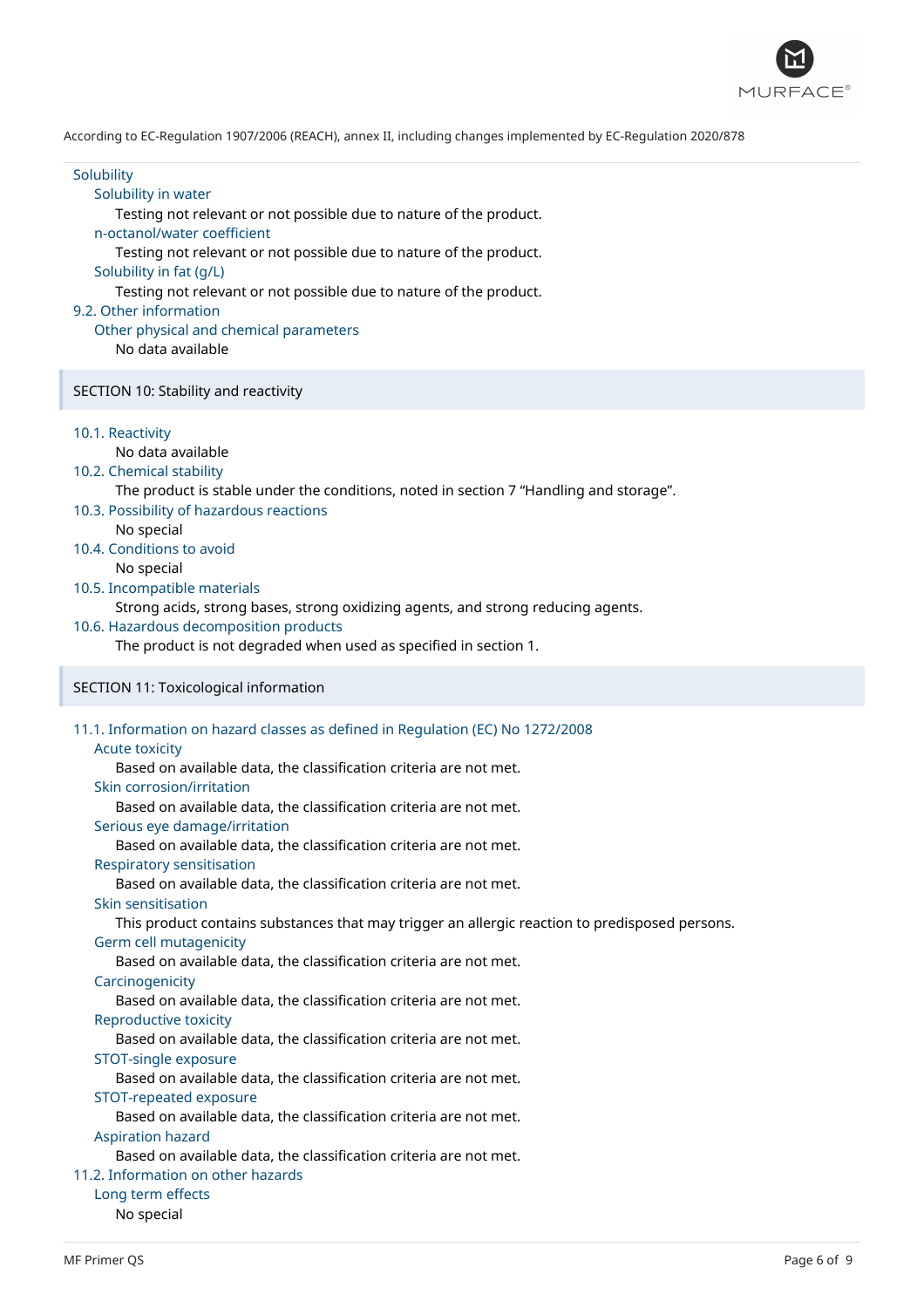

Endocrine disrupting properties No special Other information No special

#### SECTION 12: Ecological information

#### 12.1. Toxicity

No data available

- 12.2. Persistence and degradability
	- No data available
- 12.3. Bioaccumulative potential No data available
- 12.4. Mobility in soil

No data available

#### 12.5. Results of PBT and vPvB assessment

This mixture/product does not contain any substances considered to meet the criteria classifying them as PBT and/or vPvB.

- 12.6. Endocrine disrupting properties No special
- 12.7. Other adverse effects

This product contains substances that are toxic to the environment. May result in adverse effects to aquatic organisms.

SECTION 13: Disposal considerations

#### 13.1. Waste treatment methods

Product is not covered by regulations on dangerous waste.

Regulation (EU) No 1357/2014 of 18 December 2014 on waste.

### EWC code

08 01 12 Waste paint and varnish other than those mentioned in 08 01 11

15 01 02 Plastic packaging

- 17 09 04 Mixed construction and demolition wastes other than those mentioned in 17 09 01, 17 09 02 and 17 09 03
- 17 02 03 Plastic

### Specific labelling

Not applicable

# Contaminated packing

Packaging containing residues of the product must be disposed of similarly to the product.

SECTION 14: Transport information

### 14.1. - 14.4.

Not dangerous goods according to ADR, IATA and IMDG.

### ADR/RID

Not applicable

### IMDG

Not applicable MARINE POLLUTANT

#### No

IATA

Not applicable 14.5. Environmental hazards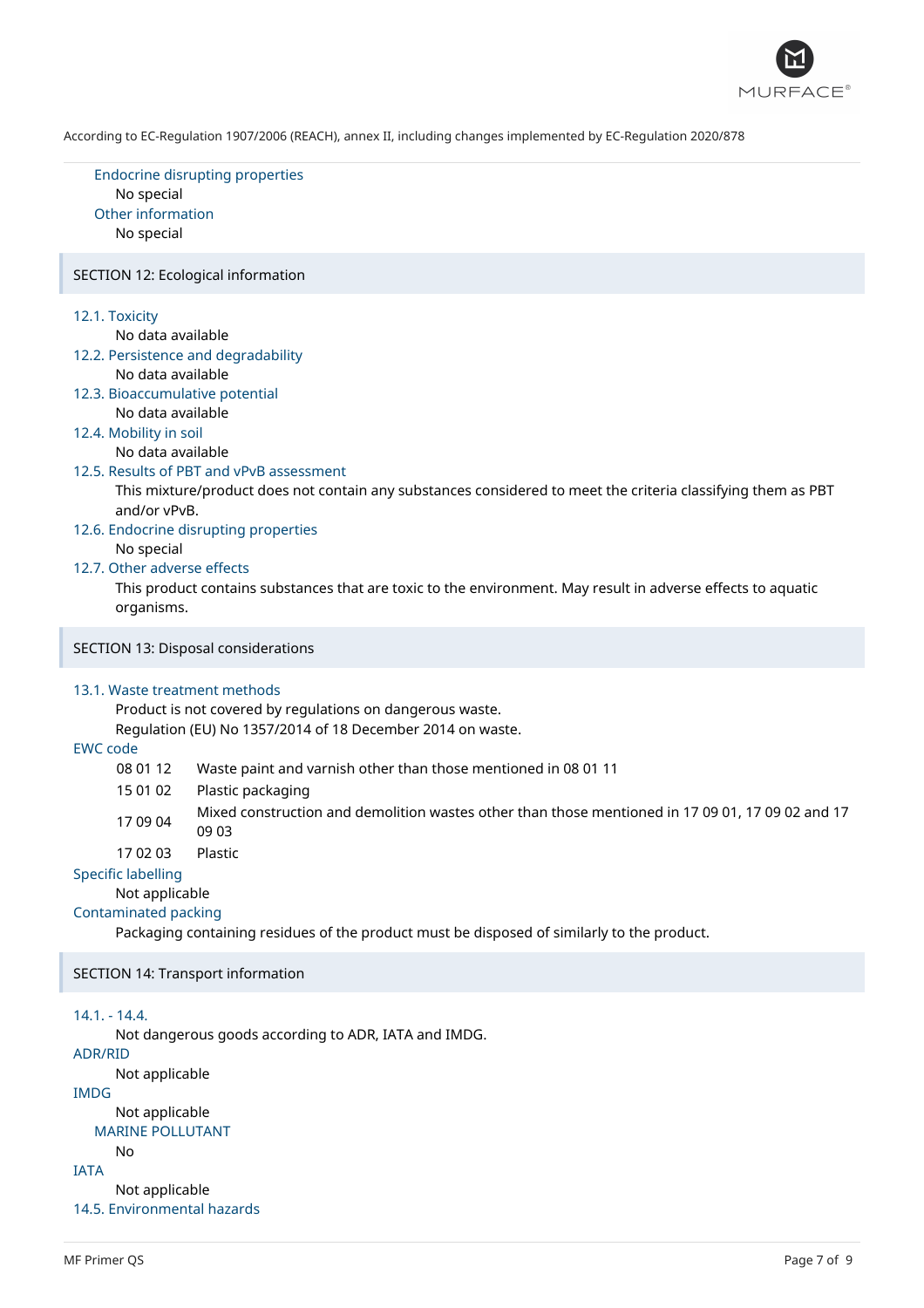

Not applicable 14.6. Special precautions for user Not applicable 14.7. Maritime transport in bulk according to IMO instruments No data available SECTION 15: Regulatory information 15.1. Safety, health and environmental regulations/legislation specific for the substance or mixture Restrictions for application Restricted to professional users. Demands for specific education No specific requirements SEVESO - Categories / dangerous substances Not applicable Additional information Not applicable Sources Regulation (EU) No 1357/2014 of 18 December 2014 on waste. CLP Regulation (EC) No 1272/2008, as retained and amended in UK law. EC-Regulation 1907/2006 (REACH), as amended by UK REACH Regulations SI 2019/758 15.2. Chemical safety assessment No SECTION 16: Other information Full text of H-phrases as mentioned in section 3 H302, Harmful if swallowed. H315, Causes skin irritation. H317, May cause an allergic skin reaction. H318, Causes serious eye damage. H400, Very toxic to aquatic life. Abbreviations and acronyms ADN = European Provisions concerning the International Carriage of Dangerous Goods by Inland Waterway ADR = The European Agreement concerning the International Carriage of Dangerous Goods by Road ATE = Acute Toxicity Estimate BCF = Bioconcentration Factor CAS = Chemical Abstracts Service CE = Conformité Européenne CLP = Classification, Labelling and Packaging Regulation [Regulation (EC) No. 1272/2008] CSA = Chemical Safety Assessment CSR = Chemical Safety Report DMEL = Derived Minimal Effect Level DNEL = Derived No Effect Level EINECS = European Inventory of Existing Commercial chemical Substances ES = Exposure Scenario EUH statement = CLP-specific Hazard statement EWC = European Waste Catalogue GHS = Globally Harmonized System of Classification and Labelling of Chemicals IARC = International Agency for Research on Cancer (IARC) IATA = International Air Transport Association IBC = Intermediate Bulk Container IMDG = International Maritime Dangerous Goods